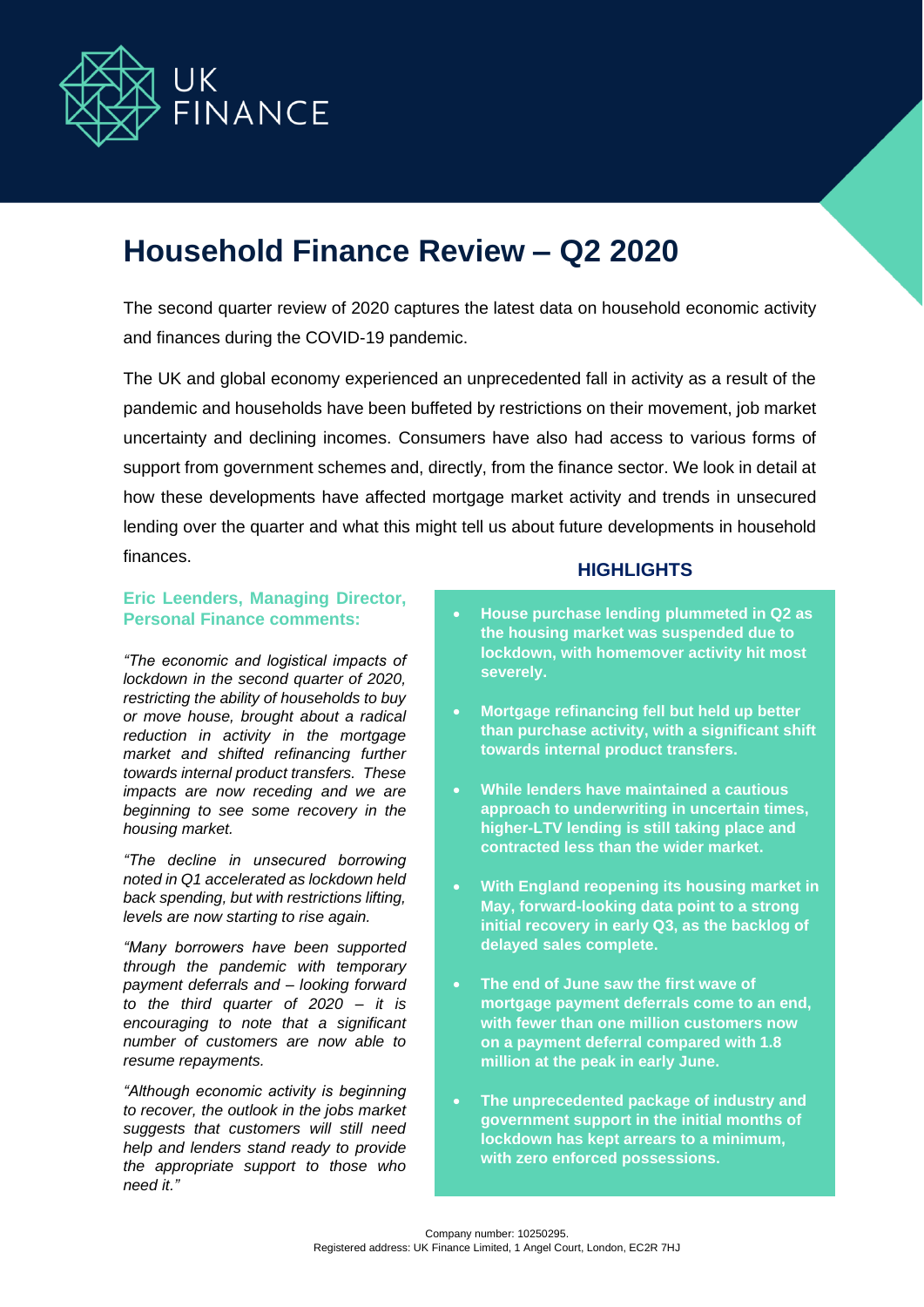# **UK economic context and outlook**

The first six months of 2020 have seen an unprecedented contraction in economic activity in the UK, and globally, as a result of the COVID-19 pandemic and the steps taken by governments to contain it. In last quarter's [Household Finance Review](https://www.ukfinance.org.uk/sites/default/files/uploads/Data%20(XLS%20and%20PDF)/Household-Finance-Review-2020-Q1-FINAL.pdf) we saw the very early signs of this impact on UK activity as lockdown measures came into force.

The full effects of the closure of large parts of the economy – necessary to enforce social distancing and to stop the spread of the virus – were experienced in April, when GDP fell by 20 per cent, following a 6.9 per cent decline in March. No sector was immune from the effects of the crisis, but the biggest hit was to the construction sector (declining by over 40 per cent in April alone) and to consumer-facing segments of the service sector, such as accommodation & food services and arts & recreation, where output collapsed in April. With access to most retail outlets also temporarily closed down, consumer spending on the high street plunged. This was offset to some degree by a rise in online spending, but a slump in consumer confidence, concerns about household finances and future job prospects provided a further brake on spending activity.

The latest data from the Office for National Statistics (ONS) confirmed that the UK economy entered a recession in the second quarter of this year, defined as two consecutive quarters of declining GDP. However, there were signs of a rebound at the end of the quarter, with all of the broad economic sectors – production, construction and services – showing something of a rebound in June, as government restrictions were lifted and the economy began to gradually reopen. Further evidence from more frequent private sector surveys point to a continuation of this recovery over the summer.

Nevertheless, the economy was still some 17 per cent smaller in June compared with February, and the question now is how rapidly can that lost output be regained? There are three significant factors that will determine what shape of recovery we are likely to see in the coming quarters – what happens in the labour market, the extent of ongoing support to the economy from government and the potential path of the virus as we head into the autumn.

Starting with the labour market outlook: ONS data point to a significant fall in the number of employees on payrolls, with the decline in employment in the second quarter the largest reported since the financial crisis. While the headline unemployment rate was largely unchanged, this masks the 7.5 million employees currently on furlough, supported by the government's Coronavirus Job Retention Scheme (CJRS), and a rise in economic inactivity – that is people not in work, nor seeking employment. Additionally, recent surveys show that while private sector activity has been on the rise, firms have been shedding jobs at an accelerating rate in recent months.

These trends are reflected in economists' expectations of a more significant rise in unemployment in the second half of this year. The Bank of England's latest forecasts, for example, point to the unemployment rate rising to 7.5 per cent this year, up from the current rate of 3.9 per cent (a level which has been broadly stable since the end of 2018). But there is a high degree of uncertainty around this projection, with the Office for Budget Responsibility (OBR) taking a more negative view of labour market prospects this year. In either scenario, a significant rise in job losses will hold down consumer confidence and households' appetite to spend.

The progression of the virus itself could further weigh on consumer confidence, if there are signs that we could experience a second wave of the pandemic in the autumn. Households need to be similarly confident in the public health response to encourage them to return to high streets and entertainment venues.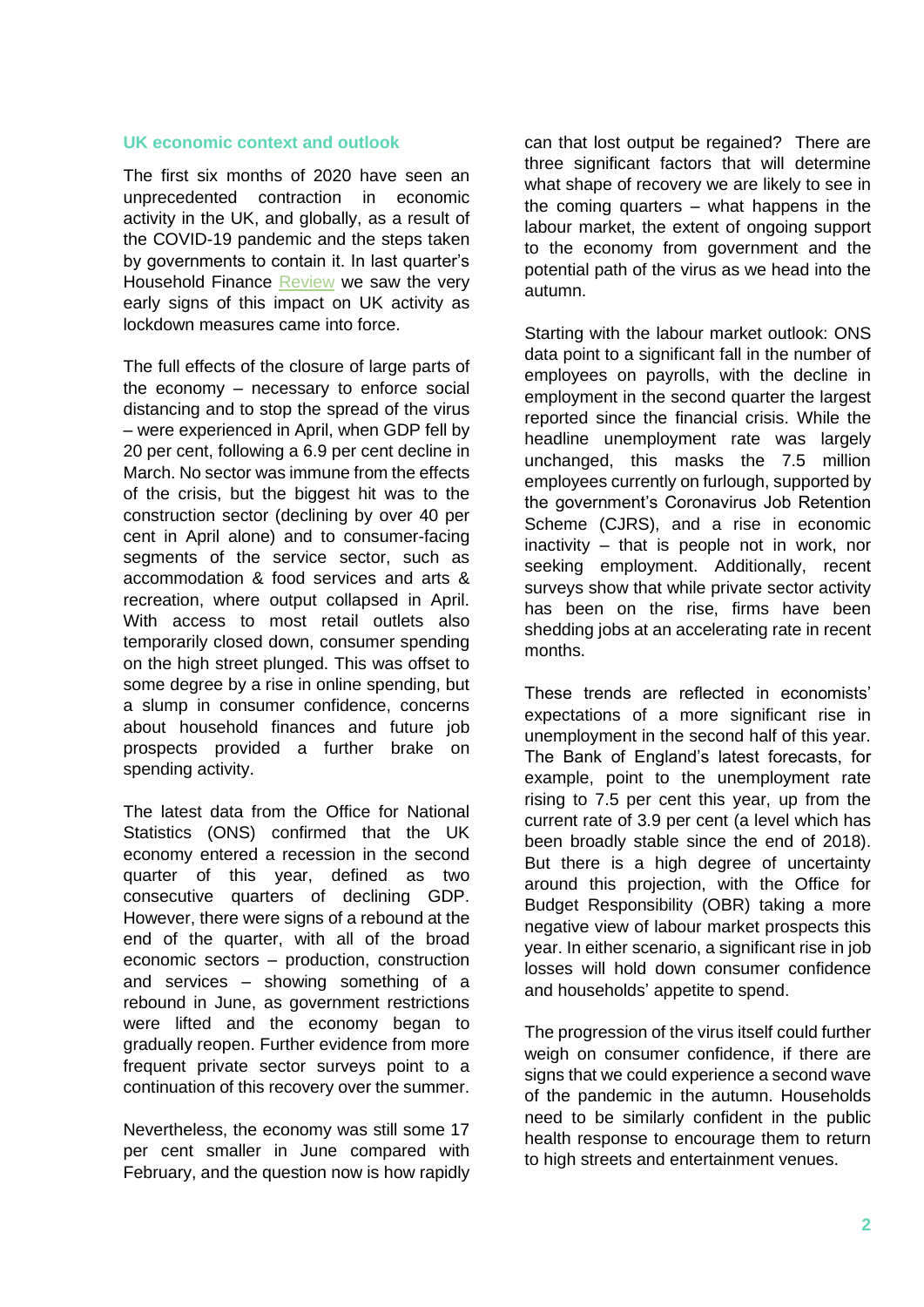Thirdly, there is a question of continued support from government. Given the widespread nature of the recession, the government's support package thus far aimed to limit the scale of job losses in the short term, offer a cash lifeline to those businesses that needed it and support household and business finances with loan and tax payment deferrals. This was critical to ensuring that individuals and businesses didn't shoulder the burden of the impact of the global health crisis. Aspects of this support package will be unwound in the coming months, and while there are calls for the CJRS to be extended, it is likely that the government will need to take a flexible approach to supporting jobs and businesses, responding to public health developments as necessary.

While the recession in the first half of this year may turn out to be short, it is also the most severe on record. A return to growth later this year and in to 2021 is widely expected, but the climb back will be gradual and dependent on developments in the labour market and a continued recovery in confidence. This is the context of the 2020 Q2 Household Finance Review, where the next sections will look at how households have responded to the economic crisis in terms of their borrowing on cards, loans and overdrafts and also the key developments in the mortgage market over the quarter.

# **Q2 2020 – Pause in housing market led to dramatic fall in mortgage activity**

2020 began with a continuation of the broadly flat picture in residential house purchase activity seen through 2019. At the same time buy-to-let purchases, after a protracted period of substantial year-on-year declines, had finally started to show a return to modest growth, albeit from a very low base.

However, the end of Q1 also signalled the end of a period where the main drivers of subdued activity were Brexit uncertainty and affordability, and the beginning of another where the social and economic impacts of the global pandemic have eclipsed all others.

As UK-wide lockdown came into effect from 23 March 2020 the pause button was pressed on the housing market, with all but those purchases with an agreed, imminent completion date put on ice. While the mortgage industry committed to extend the period for which mortgage approvals would remain valid, allowing purchases to take place once lockdown measures had been lifted sufficiently, the effect of lockdown was immediate and dramatic.

As the end point of the mortgage transaction, our completions data for Q2 reflect the full effect of this pause on the purchase market (*Chart 1*).



**Chart 1: Number of mortgages for house purchase (3-month moving average, year-on-year change)**

Following the first quarter, which showed essentially zero year-on-year growth, lending turned immediately and sharply negative. Volumes in April were less than half those seen a year previously with a similar annual rate of contraction in May.

With the housing market partially reopening in May, June saw an easing of the rate of contraction, but activity remained considerably below the levels seen in June 2019.

Within the overall contraction, the heaviest decline was seen in homemover numbers, which fell by 61 per cent year-on-year in April alone, compared to 53 per cent for first-time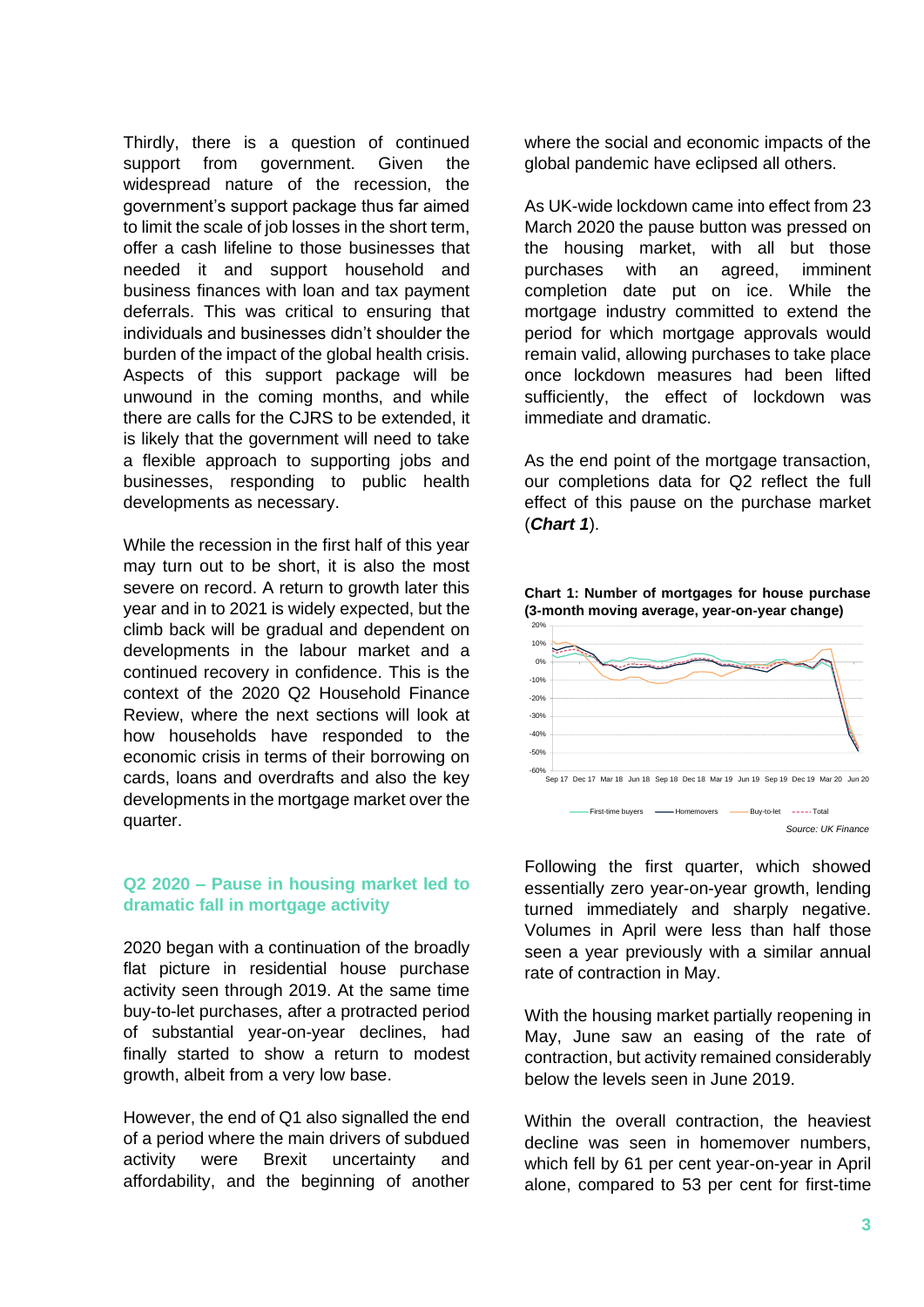buyers (FTBs) and 54 per cent for buy-to-let (BTL) purchases.

Homemover activity is likely to have been disproportionately affected by the crisis for a number of reasons. Homemovers, usually needing to both buy and sell at the same time, are far more reliant on the successful formation of housing chains than first-time buyers (FTBs) and buy-to-let (BTL) investors, who are not dependent on selling property. Therefore the very significant logistical challenges of home buying and selling as a result of the pandemic, as well as those from the disruption to employment and incomes, may be exponentially amplified for homemovers, with each link in the chain usually needing to be in a position to transact for the entire chain to proceed.

The particular weakness in homemover numbers may also reflect something of a change in some households' intentions under lockdown, even for those still able to transact. If a household lives in a property which is wellsuited for lockdown conditions and homeworking (for example good WiFi, spare bedroom, garden) these prospective buyers may be less willing to compromise than they may have been, pre-lockdown, if the new property is less well-appointed in respect of one or more of these features.

As lockdown is progressively eased we are likely to see any rebound more delayed for homemovers, as these chains may take longer to regroup and, in some cases, may not complete at all, at least not in their original composition.

# **The regional impact of COVID and lockdown has not been uniform**

Although the closure of the market has affected all parts of the UK, the impact on regional markets has been far from evenly distributed (*Chart 2*).





Despite seeing the worst of the initial wave of COVID-19 infections, London and the Southern regions of England have been somewhat less severely impacted, although clearly still very significantly down by over 40 per cent year-on-year.

The deepest impacts, however, have been seen outside England. In particular, Northern Ireland saw new mortgages for house purchase fall by nearly two-thirds compared with Q2 2019.

Some important historic context here is that, as we have noted previously. Northern Ireland has been seeing unspectacular but steady growth over the past few years to recover from the deep housing recession seen there following the global financial crisis. Despite this, prices there have yet to recover to their peak.

This does not in itself pose a risk to market recovery as we emerge from lockdown, and affordability in Northern Ireland is significantly better than in the rest of the UK, primarily as a result of this historic path of house prices. However, it does mean that existing homeowners in Northern Ireland are disproportionately exposed to a more pessimistic forward scenario should the housing and labour markets experience simultaneous downturns.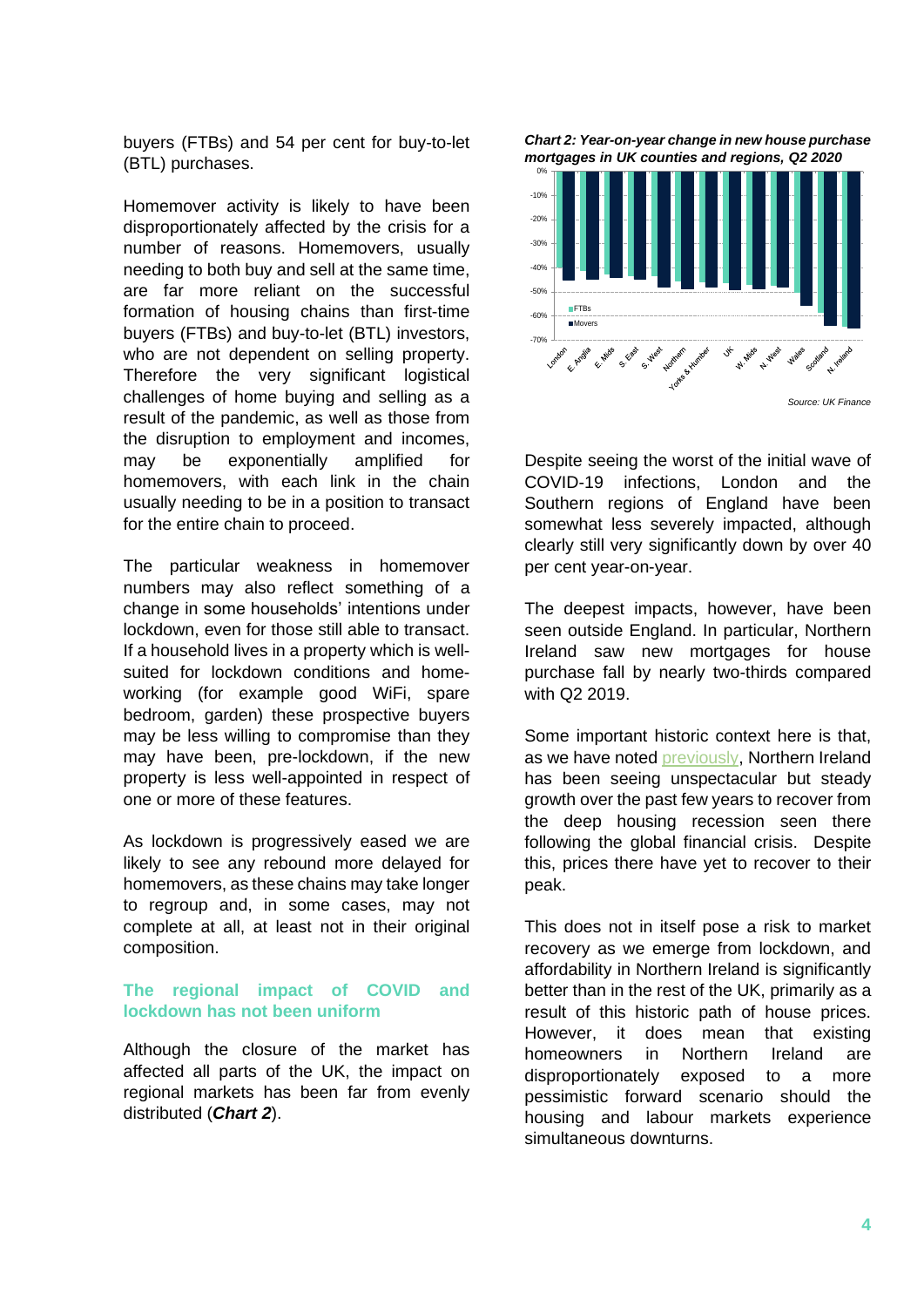**Whilst lockdown put the brakes on all homebuying, some segments were hit harder**

For Q2 overall, house purchase activity was down 48 per cent compared to Q2 2019. However, like the geographical picture, this decline has been unevenly distributed across different borrower segments (*Chart 3*).

*Chart 3: Year-on-year change in new house purchase mortgages, borrower segments, Q2 2020*



With construction hit hard by lockdown restrictions, lending for new build purchases has seen a particularly high impact, falling over 60 per cent year on year. The [extension](https://www.gov.uk/government/news/help-to-buy-scheme-extended) of the Help-To-Buy scheme beyond its planned closure at the end of 2020 will provide a welcome relief for those whose planned purchases of new property have been delayed, allowing an additional two months for homes to be completed and still qualify for the scheme.

Although some of the economic impacts of the pandemic have impacted disproportionately on the self-employed workforce, this has not been particularly reflected in the new lending picture, where we can see that there is only a marginally greater decline in lending to the self-employed, compared to employed borrowers.

However, a more unexpected difference can be seen within the loan-to-income (LTI) and, more significantly, loan-to-value (LTV) profiles of new lending. Lending at higher (over 90 per cent) LTVs has seen a smaller decrease than the market overall, with the larger declines seen within lower LTV bands. A similar,

although less pronounced divergence is seen for LTIs, with higher LTI lending seeing a smaller proportional decline than lending at lower LTIs.

### **Unscrambling the LTV puzzle**

The proportionately smaller decline in higher LTV lending runs somewhat counter to reports that lenders have been drawing back from higher LTV lending as the pandemic took hold.

Whilst there are significantly fewer higher LTV products on the market – over an 80 per cent decline from late March to the end of June (*Chart 4)* – firms remain willing to lend at higher LTVs, and the comparatively smaller decline suggests demand at the higher end of the LTV spectrum has also held up relatively well.



*Chart 4: Number of residential mortgage products available*

However, in this hugely uncertain economic environment, lenders have needed to take a more cautious approach to granting credit in segments such as higher LTV lending which present a heightened risk to the customer in the event of a market downturn. Now, more than ever, lenders need to ensure that customers can afford to pay their mortgage, both now and on an ongoing basis, with a buffer against negative shocks to their household finances.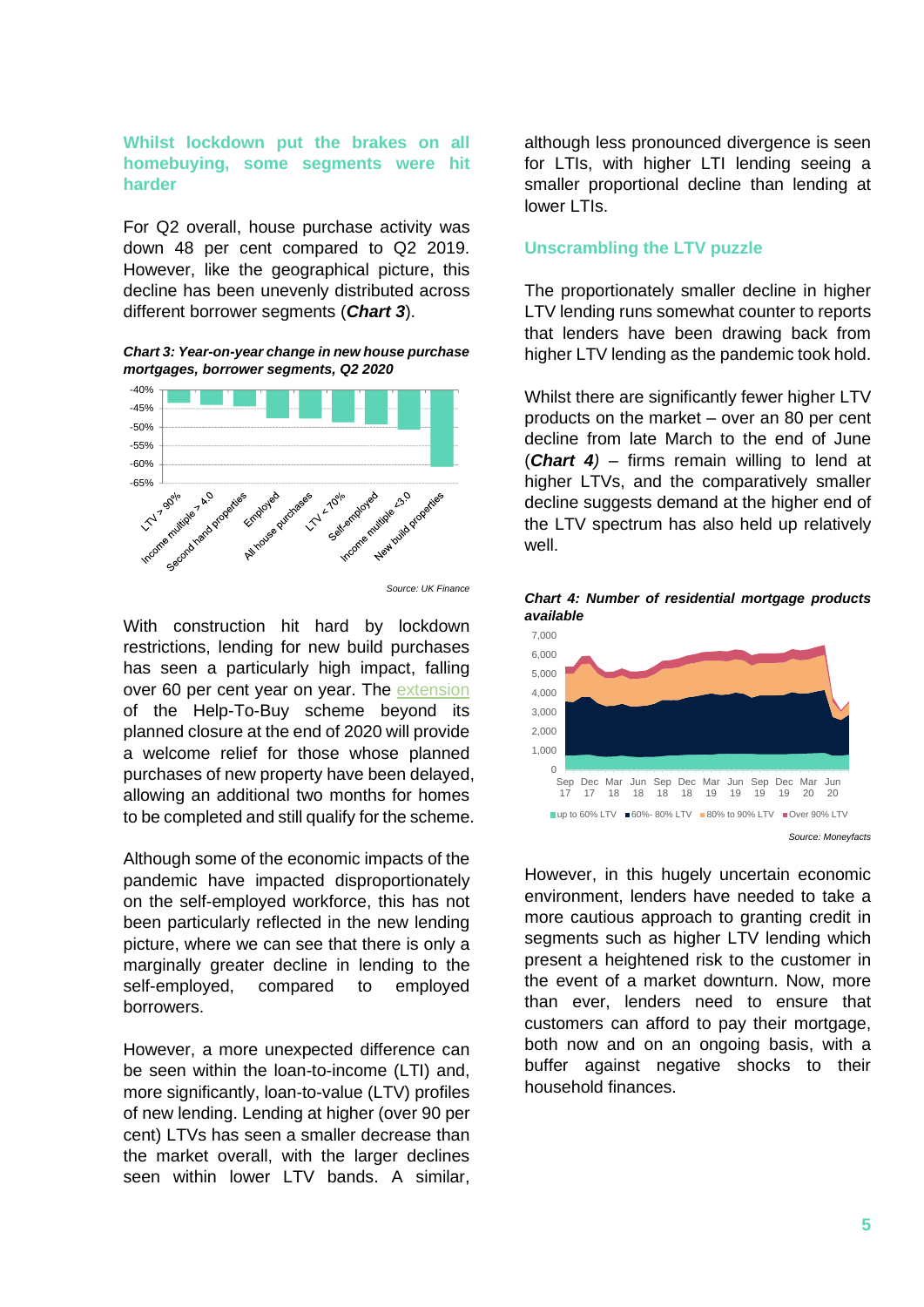# **Refinancing held up relatively well, driven by strength in Product Transfers**

Refinancing activity also saw a contraction in Q2, but the four per cent year on year fall overall is far less severe than the 48 per cent drop seen in the house purchase market (*Chart 5*).

*Chart 5: Number of residential remortgages and internal product transfers*



A major part of this relative resilience stems from the fact that many refinancing transactions can be carried out entirely via online or other remote channels with no need for face-to-face interactions, making them well-suited to lockdown conditions.

However, the main source of strength in the refinancing has come from internal Product Transfers (PTs). The industry's [commitment to](https://www.ukfinance.org.uk/news-and-insight/blogs/product-transfers-helping-customers-impacted-covid-19-switch-deal)  [continue to offer PTs](https://www.ukfinance.org.uk/news-and-insight/blogs/product-transfers-helping-customers-impacted-covid-19-switch-deal) to existing customers currently taking a COVID-related Payment Deferral (PD) or on furlough has allowed more customers to lock in to the low mortgage rates currently available.

Accordingly, PT volumes grew two per cent year on year in Q2, partially offsetting the more significant declines elsewhere in refinancing activity.

Already by far the most common method of mortgage refinancing in the UK, PTs increased further as a share of overall refinancing business. In Q2 PTs accounted for 77 per cent of all refinances, up from 72 per cent in Q1, helped by this industry initiative and the ease with which PTs can be

transacted, even in the current lockdown conditions.

On the flip side to this, the largest contraction within refinancing overall was seen for those external remortgages where money is withdrawn, which require the greatest degree of interaction and are most likely to be conducted on an advised basis. These remortgages with money withdrawn fell 22 per cent year-on-year in Q2, as face-to-face access to mortgage advisers was not a viable option for most customers.

This pattern of customers' approach to refinancing under lockdown conditions is supported by a change in the profile of customers remortgaging internally, compared with those moving to a different lender.

Under "normal" conditions, customers with higher balances are more likely to look to the wider market when choosing a remortgage, as the savings from selecting the best deal are more likely to justify the time and effort of doing so. Conversely, customers with lower balances – and therefore less to gain from this – are more likely to choose the simpler, quicker option of an internal PT.

However, in Q2 the average loan size for a PT rose five per cent to £145,000, compared to a one per cent rise in the average value of an external remortgage. This suggests more customers who would, under normal conditions, have looked to the open market when remortgaging, have chosen to remain with their existing lender.

Many of these are likely to have been those customers who have taken a payment deferral or been furloughed and would otherwise have found refinancing problematic, were it not for the industry initiative. Others may have been able to look on the open market but were deterred from doing so by the logistical difficulties presented by lockdown.

Product Transfers are likely to remain even more popular through the crisis, allowing many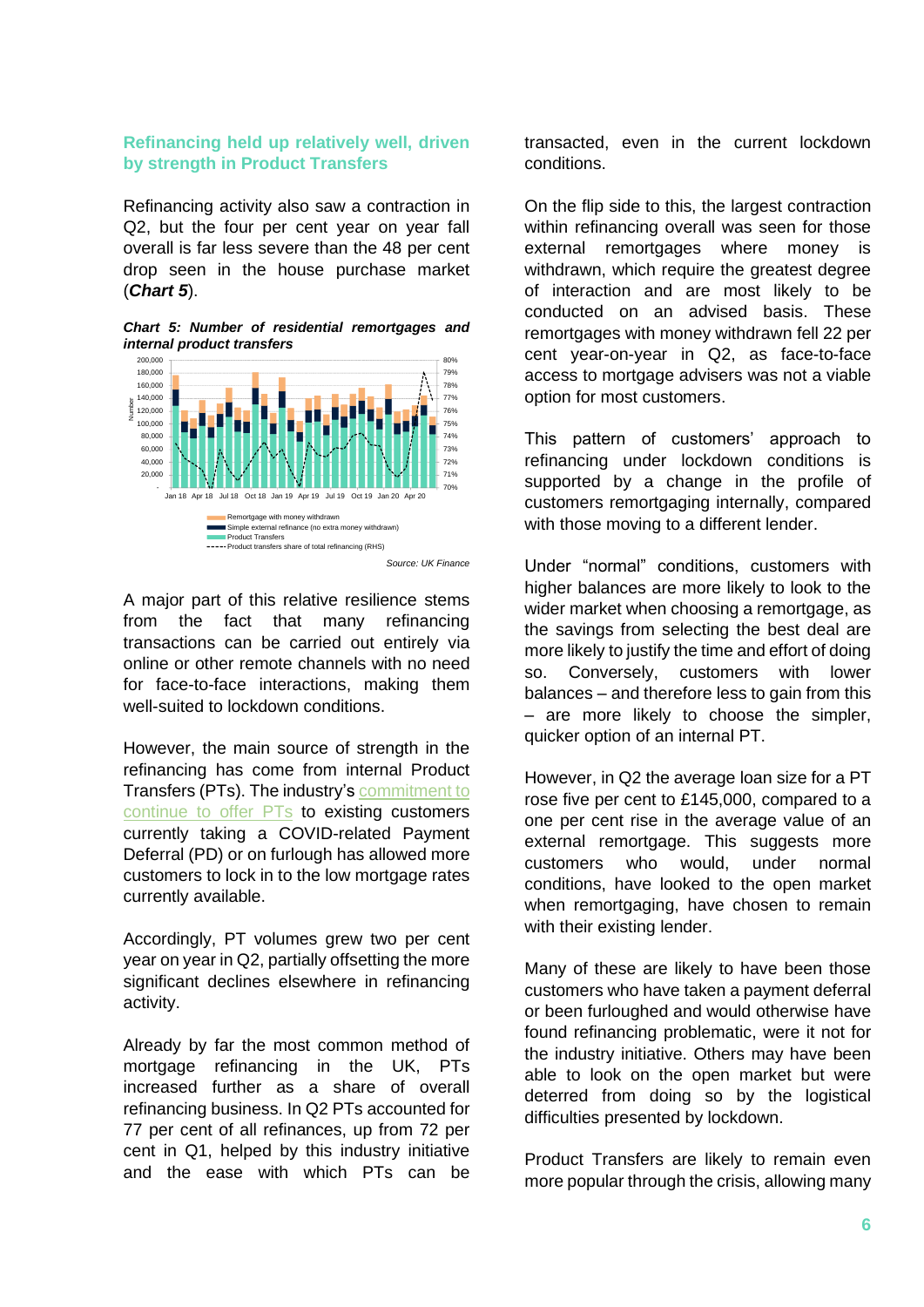customers to lock into better deals, including those who may experience negative income shocks in income through lockdown.

# **Prospects for an initial rebound in Q3**

Although the social and economic consequences of COVID-19 and lockdown are still evolving, the initial closure of the housing market is now over, albeit that activity now is taking place in a socially-distanced operating environment. A range of commentators have estimated the material scale of delayed purchase activity; Zoopla, for example, estimated that [373,000](https://www.zoopla.co.uk/press/releases/373000-property-purchases-worth-82bn-stalled-due-to-covid19-finds-zoopla-uk-cities-house-price-index/) purchases had been put on hold.

It is likely that some proportion of the delayed transactions will not immediately resume, either because they are deterred by the uncertainties surrounding both the housing market and the wider economy, or because their prospective buyer and/or seller has themselves pulled out of the transaction in the intervening period. A further cohort of prospective buyers will have seen significant shocks to their incomes and will need to further delay their homebuying plans until they get back on track.

Notwithstanding this, early indicators point to a strong initial bounce back. As the English housing market reopened in May, estate agents reported a huge surge in enquiries and viewing requests as customers temporarily unable to look for a new home recommenced the process.

Internal UK Finance data on mortgage applications, which measure mortgage lending at the earliest formal stage of the process and so are a lead indicator of completions activity 1-2 months after, suggest a return to growth in early Q3 (*Chart 6)*.

*Chart 6: Number of residential mortgage applications, per cent change year on year*



Having fallen around 60 per cent overall in April and May, the number of applications in June were up three per cent compared to June 2019 for England as a whole.

This contrasts with the housing markets in the devolved nations, which all showed continued, significant year-on-year contraction in June. This largely reflects the fact that, while the English market was reopened on 13 May, this came later in Northern Ireland (15 June), Wales (22 June for vacant properties, 27 July for occupied property) and Scotland (7 August). A similar initial rebound in these countries is therefore likely to be delayed somewhat compared to England, according to these timelines.

Even in England, however, this initial rebound has not been uniform, with the northern regions showing up to double digit year-onyear growth in applications in June. In contrast London and the South East, despite recovering strongly from the collapse in early Q2, remained in modest contraction in June.

While not all applications will eventually become completions, this suggests July and August are likely to see a significant recovery in mortgages advanced, largely from transactions paused during the initial months of lockdown when the housing market was closed.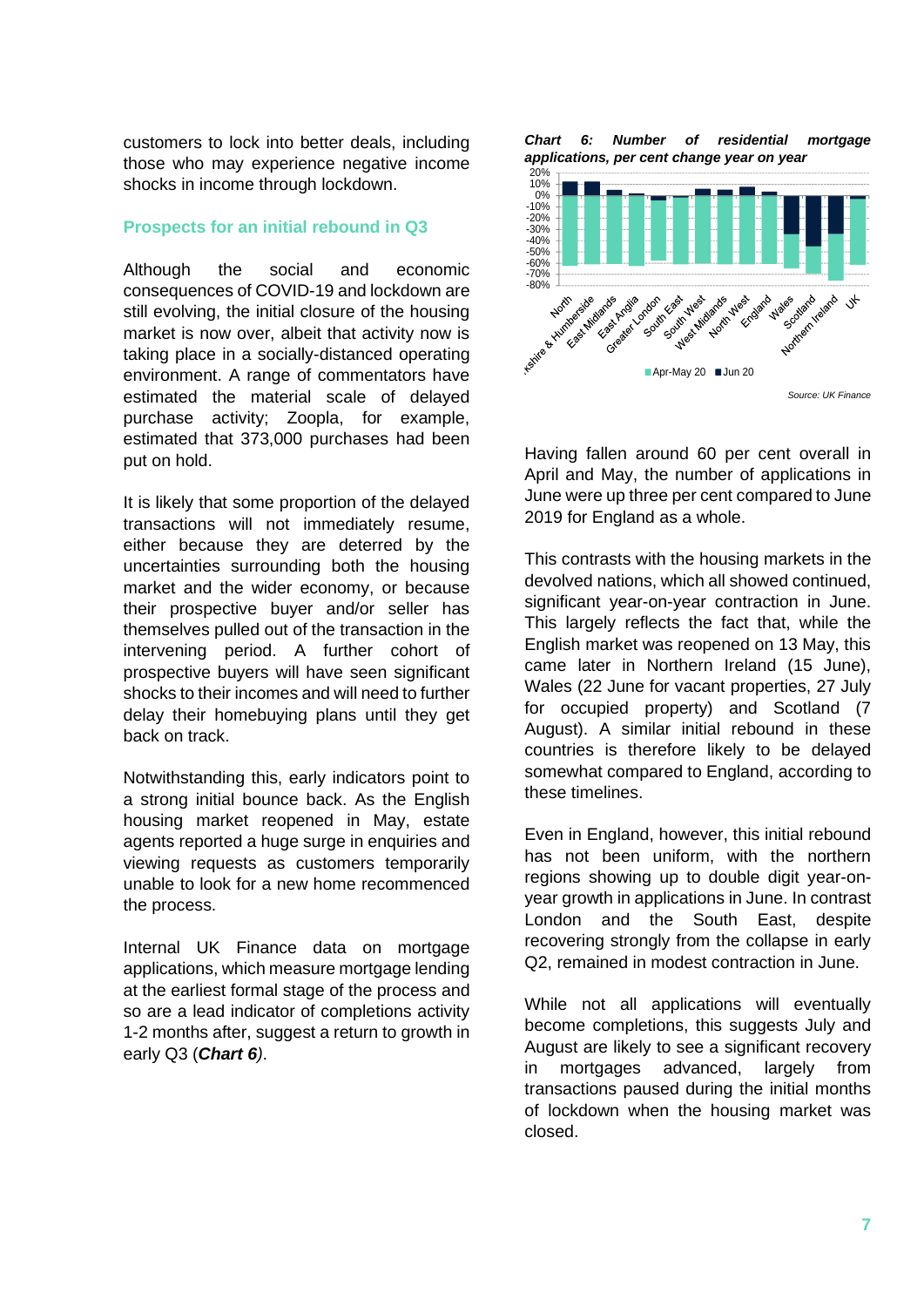It is virtually impossible to predict either the national or regional dimension beyond this, as much depends on the incidence (or absence of) localised COVID-19 outbreaks and the associated impact on localised economies and industries.

### **COVID-19 related payment deferrals**

As we set out in the  $Q1$  review, lenders have put a huge effort into ensuring that borrowers are supported as much as possible if they are struggling with payments as a result (either direct or indirect) of COVID-19.

Lenders have now granted more than two million mortgage payment deferrals (PDs) since the scheme came into effect in late March. However, the number of PDs in place is now considerably lower than that (*Chart 7*).

*Chart 7: Number of mortgage PDs in place and newly granted at the end of each working week*



In the ten weeks between 5 June and 14 August, around 1.5 million PDs came to an end. Almost half of these were in the week ending 3 July, reflecting the fact that many lenders have mortgage Direct Debits taken either on the first or last day of the month. The week ending 3 July then covers the threemonth point following the end of March/beginning of April, when the majority of the initial wave of PDs were requested and granted.

The total number of PDs in place peaked in the week ending 5 June at over 1.8 million and, although over 250,000 more have been granted since then, as at the end of the week

ending 14 August the total number in place had fallen to 731,000.

Going forward, our emerging data suggests a pattern of growth in the stock of PDs in place through each month as requests for PDs from customers arrive steadily, albeit at a far slower rate than that seen in the early weeks of lockdown, followed by a substantial decline at the end of each month as Direct Debits fall due.

The PD scheme remains open for both new requests and extensions until the end of October. Within this timeframe we may therefore see more material increases in PDs in place, if and when there are local or national spikes in the spread of COVID, with associated lockdown and employment/income implications.

It is therefore useful to understand the characteristics of those borrowers who have taken a mortgage PD, given the potential for further increases in requests over the coming weeks.

Based on data for PDs granted to homeowners through to the beginning of May (by which time the vast majority of the initial wave of PDs had been granted) we can look in more detail at those customers who have taken a mortgage PD.

A first observation is that, like most things relating to COVID, the effects have been profound and widespread.

There is some modest variation but, as at the beginning of May, between 12 and 14 per cent of residential mortgage customers in every UK region and nation had taken a PD (*Chart 8*).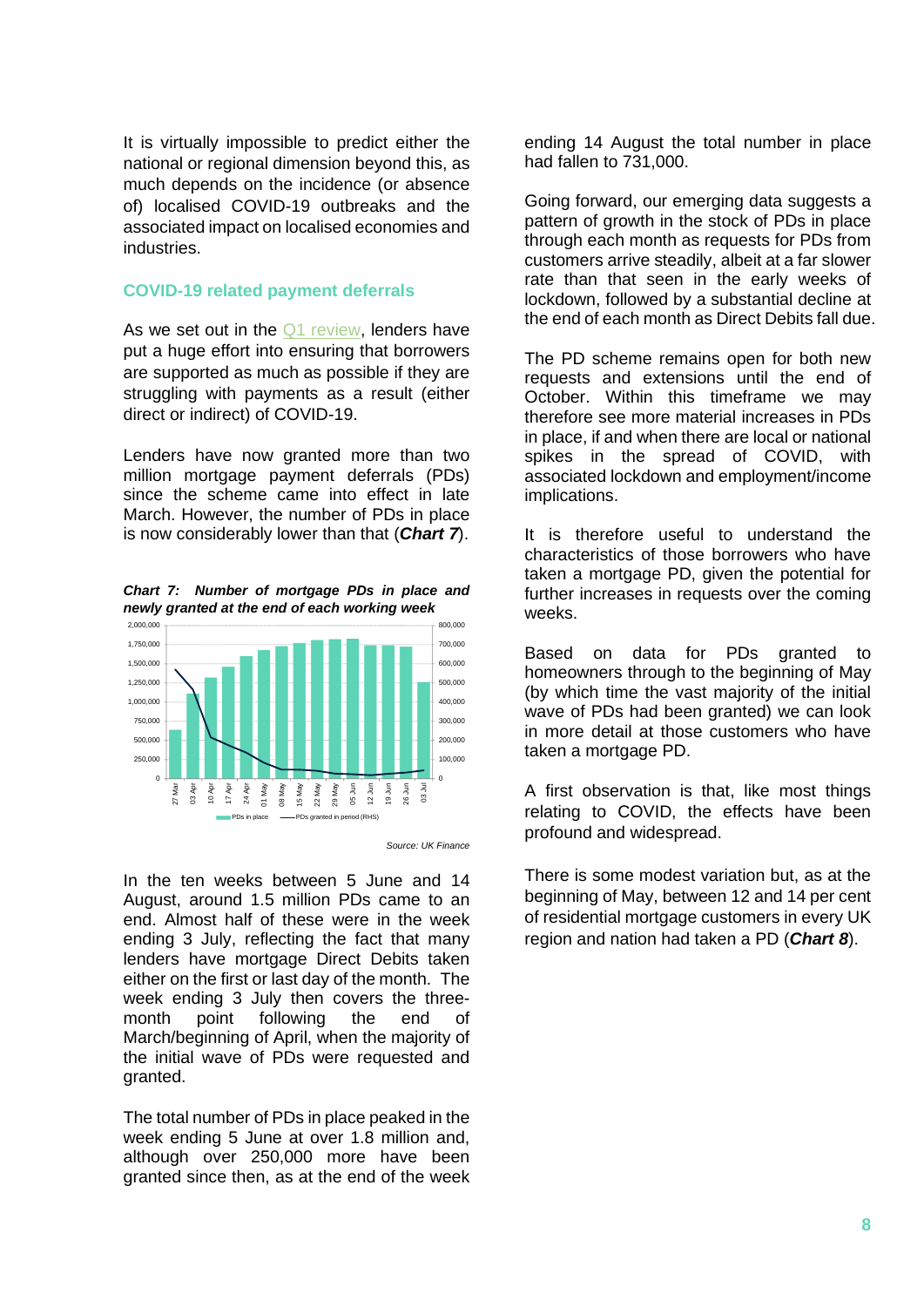



*Notes: data cover homeowner mortgages where a COVID-related PD was in place up to the start of May 2020* 

A second finding is that there is a clear positive correlation between current (indexed) LTV and the incidence of PDs (*Chart 9*).

*Chart 9: proportion of residential mortgage customers with a payment deferral by indexed LTV*



For those at the higher end, capitalisation of the deferred payments after the PD ends, should the customer choose this, will erode their already modest equity stake.

As with all observations about low or negative equity, this is not in itself an issue but may become problematic should the homeowner need to crystallise this equity. This could occur either when the customer wants to move home or access equity withdrawal mortgage products. There is also the very small proportion of customers who may fall into arrears and cannot recover their position,

making sale of property, either with or without possession (as a last resort), the only remaining option.

We can also observe a similar positive correlation between loan-to-income multiple (LTI) as measured at point of sale and the incidence of PDs (*Chart 10*).

*Chart 10: proportion of residential mortgage customers with a payment deferral by initial LTI*



*Notes: data cover homeowner mortgages where a COVID-related PD was in place up to the start of May 2020* 

This points to further (pre-existing) layering of risk factors for those whose ability to pay has been affected by COVID.

The higher incidence of PDs for loans higher up the risk curve reinforces our earlier observation as to lenders drawing back the range of higher LTV products. This reflects responsible lending practice in uncertain times, as higher LTV customers are more likely, all other things being equal, to experience payment difficulties downstream.

Therefore, while firms are still lending at these higher LTVs and LTIs in response to continuing customer demand, they are doing so with all appropriate caution to ensure customers taking out these loans are wellplaced to afford the payments.

Although we do not have details of existing borrowers' *current* income, there is also clear evidence that those on a payment deferral ending soonest are significantly more likely to have had relatively low income at the time of their original mortgage application (*Chart 11*).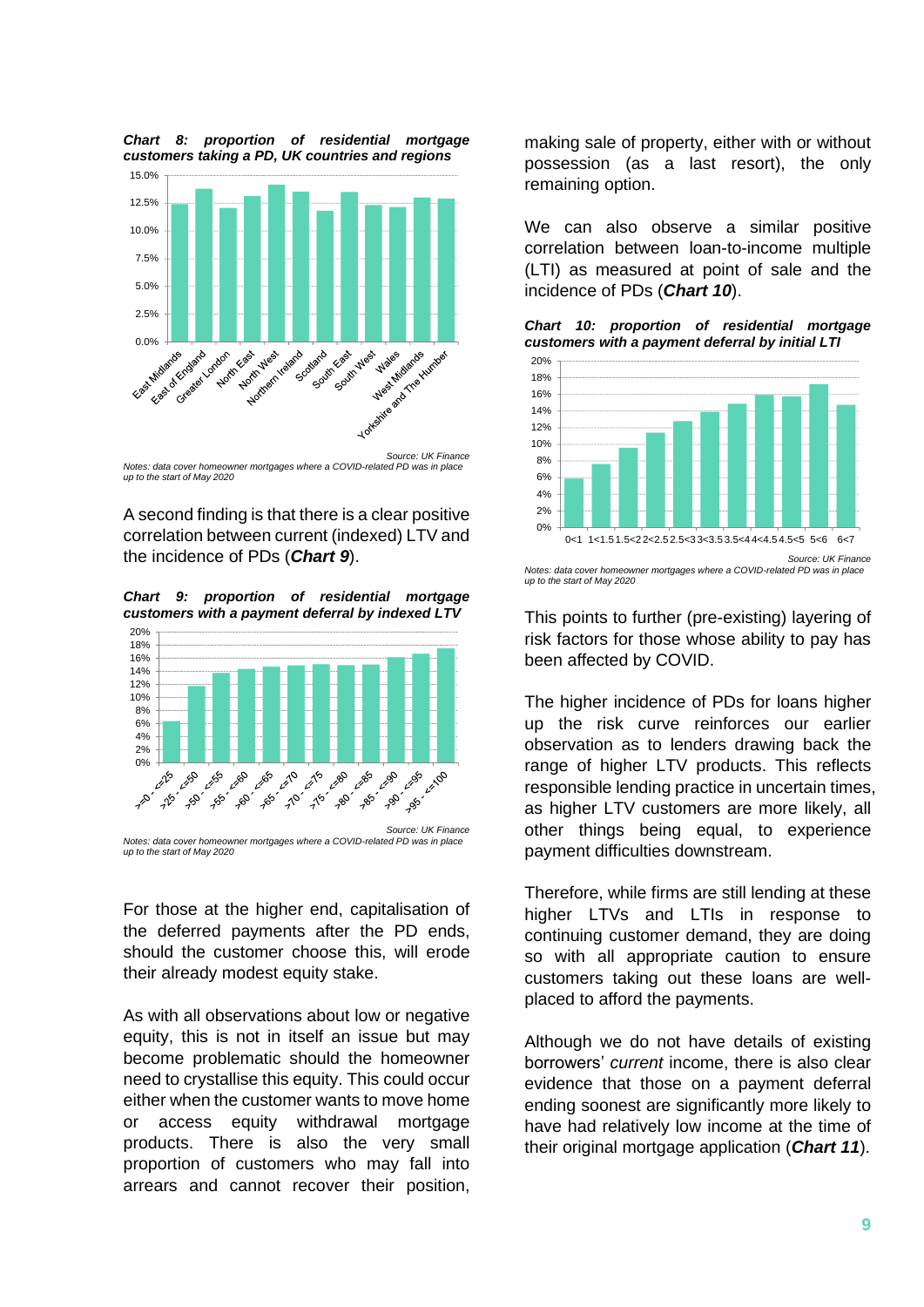#### *Chart 11: proportion of payment deferrals coming to an end where income on application was under £30,000*



*Notes: data cover homeowner mortgages were a COVID-related PDs was in place up to the start of May 2020*

This chimes with the wider societal narrative of lower income households, including those in the retail and hospitality sector and in manual labour jobs, having been hit sooner and harder by the economic impacts of lockdown.

Those on higher incomes, while far from immune to these impacts, are more likely to have had a cushion of savings or may not have been furloughed immediately after lockdown and the Job Retention Scheme began in April.

# **Arrears & possessions kept to a minimum through extraordinary support**

The global pandemic took hold in the UK at a time when mortgage arrears and possessions were near historic lows, with the overwhelming majority of borrowers paying their mortgages on time and in full.

Against that backdrop, and in the face of the unprecedented challenges to household finances, it is likely that, without intervention, we would have seen very significant increases in mortgage arrears and, in subsequent periods, possessions.

However, the unprecedented package of support from the industry and government, including the Payment Deferral scheme, the moratorium in court possession proceedings and the Job Retention Scheme, has kept any increase in arrears to a minimum, even as the crisis brought significant negative income shocks for so many mortgage borrowers, with

payment deferrals allowing them critical time to get back on their feet.

The Bank rate cut to 0.1 per cent will also have helped for those borrowers on variable rates, albeit that the majority of mortgage customers are on fixed rates and so will have not seen immediate benefit through their mortgage payments (but will do on any other variable rate loans they may have, including unsecured loans).

With these measures in place, mortgage arrears saw only a small uptick in Q2, following a similarly modest rise in Q1, and the 73,580 mortgages in arrears at the end of Q2 is 3 per cent fewer than the number a year previously (*Chart 12*). The modest increases in both Q1 and Q2 are likely to be largely driven by missed payments before customers took advantage of a payment deferral.

*Chart 12: 1st charge homeowner and buy-to-let mortgages in arrears<sup>1</sup>*



*Notes: 1. Arrears measured as those representing more than 2.5 per cent of outstanding mortgage balance*

In contrast, with the moratorium fully in place in Q2, possession numbers plunged.

Following a relatively modest fall in possessions in Q1 - which reflected a completion of the unwinding of a previous backlog in court cases - Q2 saw possessions fall to essentially zero (*Chart 13*).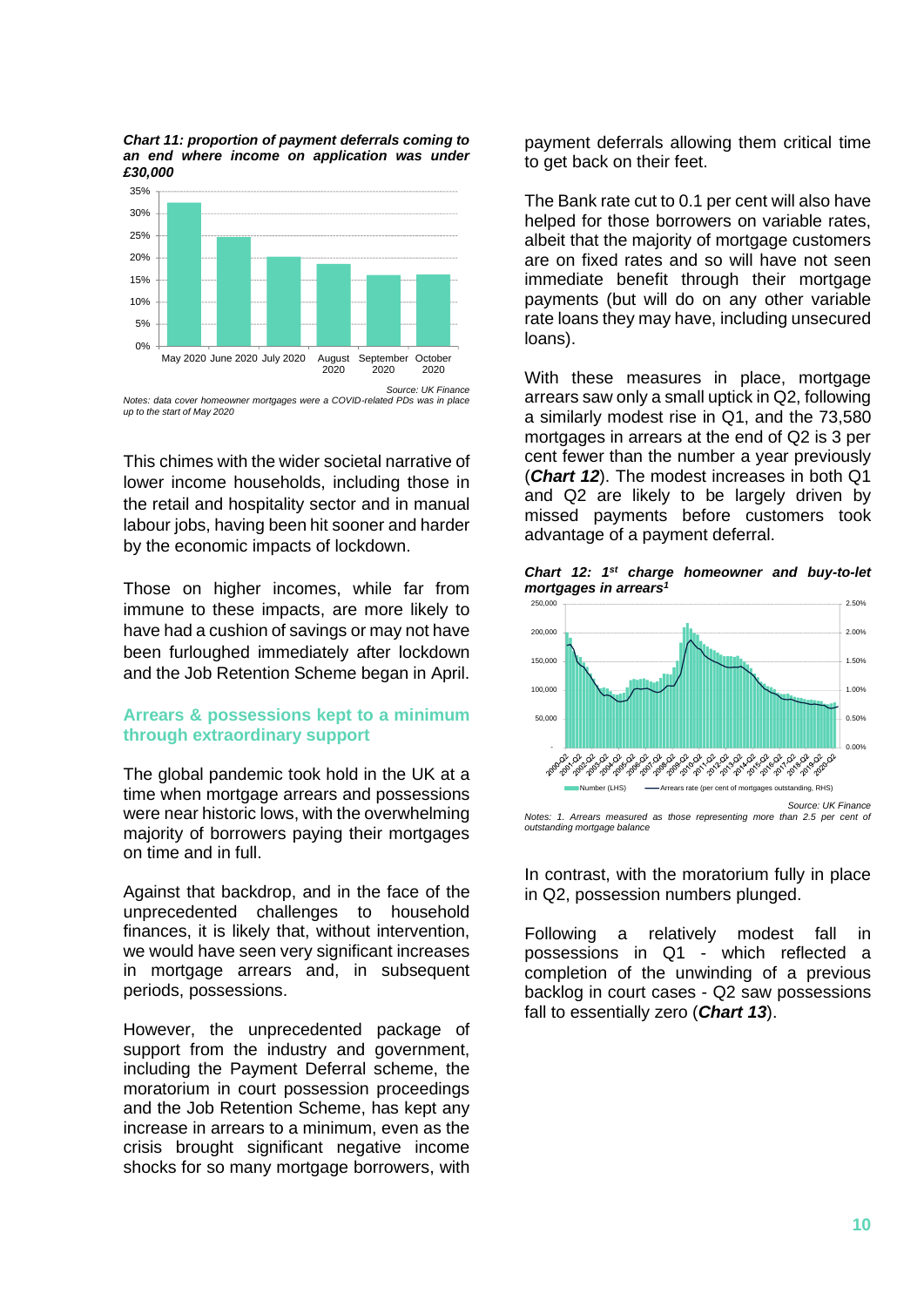



The moratorium on court proceedings for possessions has meant that, through the whole of Q2, the only possessions that have taken place are voluntary – at the borrower's request.

This will remain the case in Q3, as the moratorium is in place until October 31 – the same date as the PD scheme comes to an end. Beyond this, however, the path of mortgage payment difficulties is hugely uncertain.

Clearly, the country was in a very strong position with respect to mortgage payment problems immediately before the crisis, but the path going forward depends hugely on the economic outlook and the impact of the Job Retention Scheme winding down. If an upside scenario on growth and employment materialises we may experience only very limited increases in arrears and possessions. However, this outcome is far from certain and there are material downside risks of a more protracted period of low growth and falling employment.

Should this be the case lenders are committed to providing ongoing support to those customers who need it, and there will remain a range of "business-as-usual" options available, including payment deferrals in appropriate cases. Possession will always be a last resort.

Initial data suggests that, for those customers whose mortgage payment deferral has come to an end, over 70 per cent have resumed making full payments. While this is a positive outcome for the majority, a significant number

of customers have taken further payment deferrals and will need continued support.

However, deferred payments will ultimately need to be repaid and, as we and others, including the FCA, have noted previously, it will always be better for a customer who can afford to continue to make payments towards their mortgages or other borrowings to do so.

# **Unsecured Borrowing – Credit Cards**

Credit card borrowing accounts for around half of all unsecured credit provided by banks and building societies. As reported in the [Q1 2020](https://www.ukfinance.org.uk/sites/default/files/uploads/Data%20(XLS%20and%20PDF)/Household-Finance-Review-2019-Q4-FINAL.pdf)  [Review,](https://www.ukfinance.org.uk/sites/default/files/uploads/Data%20(XLS%20and%20PDF)/Household-Finance-Review-2019-Q4-FINAL.pdf) spending on credit cards contracted by 12 per cent in Q1 compared to the previous year as lockdown restrictions implemented towards the end of March resulted in a sharp drop in spending.

In Q2 credit card spending dropped even further as large parts of the economy were closed such as entertainment, non-essential retail and travel was restricted. While there was a year-on-year increase in supermarket and food retailing as consumers continued to stockpile in early April, this was not enough to offset the falls across the board in other sectors. Borrowing did increase from April's level in May and more so in June as lockdown restrictions eased and further parts of the economy reopened.

**Chart 14** highlights the impact of the lockdown at the start of Q2 and then the small increases seen in May and June. Overall credit card borrowing in Q2 2020 fell by 40 per cent compared to Q2 2019. While still at low levels, credit card spending had increased by 45 per cent in June compared with April. This is reflective of both lockdown restrictions easing as well as some tentative signs of improving confidence, however, this is still significantly lower than spending during the same time last year.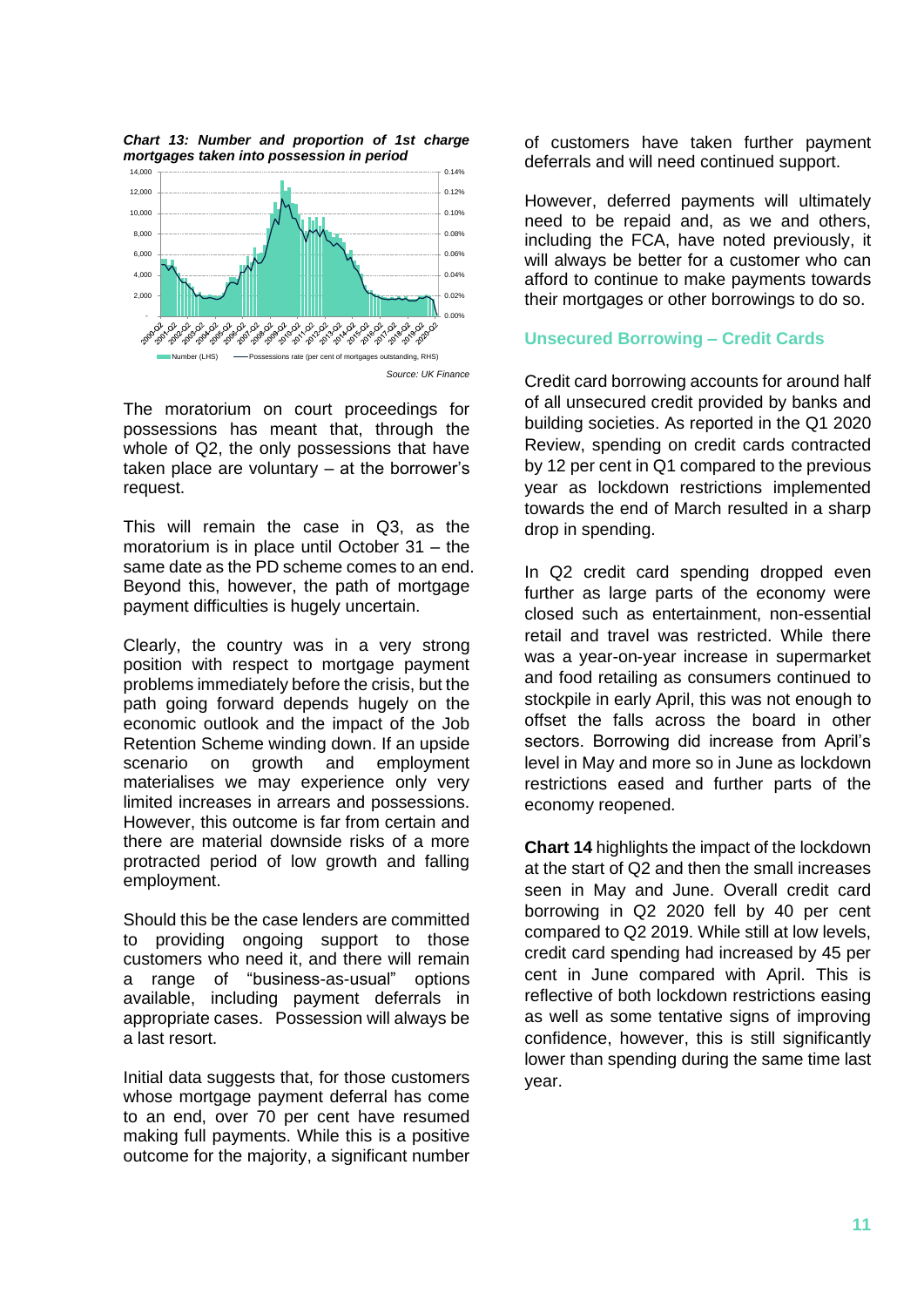#### *Chart 14: Credit card spending and net changes in balances outstanding*



**Chart 15** illustrates the changes in borrowing on cards – mirroring the fall in spending, and also the proportion of interest-bearing credit cards. Over the past decade, the proportion of card balances bearing interest has reduced to 54.9 per cent as more credit card customers pay off balances in full when they receive their monthly statements. Whilst there was a small increase in the percentage of credit cards bearing interest at the start of Q2, this metric now sits at 54.9 per cent at the end of Q2, similar to where it was a year earlier.

*Chart 15: Annual growth in card borrowing and proportion of balances bearing interest*



*Source: UK Finance*

In addition to expectations of lower levels of card spending over the coming quarters, further measures to support households through the crisis include three-month credit card repayment deferrals. The introduction of this additional support measure came into effect in April with 992,000 credit card payment deferrals having been agreed by the end of the quarter *(Chart 16)*.

*Chart 16: Number of credit card PDs in place at the end of each working week*



### **Unsecured borrowing – Overdrafts**

Borrowing through personal current account overdrafts with banks and building societies was at a steady peak of around £10 billion between late 2005 and 2009. Since then the level of overdraft borrowing had gradually fallen to a steady rate at just over £6 billion from the end of 2015 onwards (*Chart 17*). In Q2 2020 overdraft borrowing fell to £5.2 billion. This fall in overdraft borrowing in Q2 can be attributed to some customers using their circumstances arising from the COVID-19 lockdown to repay borrowing. Due to lockdown some customers may have had lower expenses such as reduced travel costs as well as less opportunity to spend on food and beverage and non-essential retail. They may have then opted to use these additional savings to pay off any outstanding debts.

It should also be noted that, similar to credit card payment deferrals, many organisations provided customers with personal current account fee-free overdraft buffers up to £500. By the end of the quarter over 27 million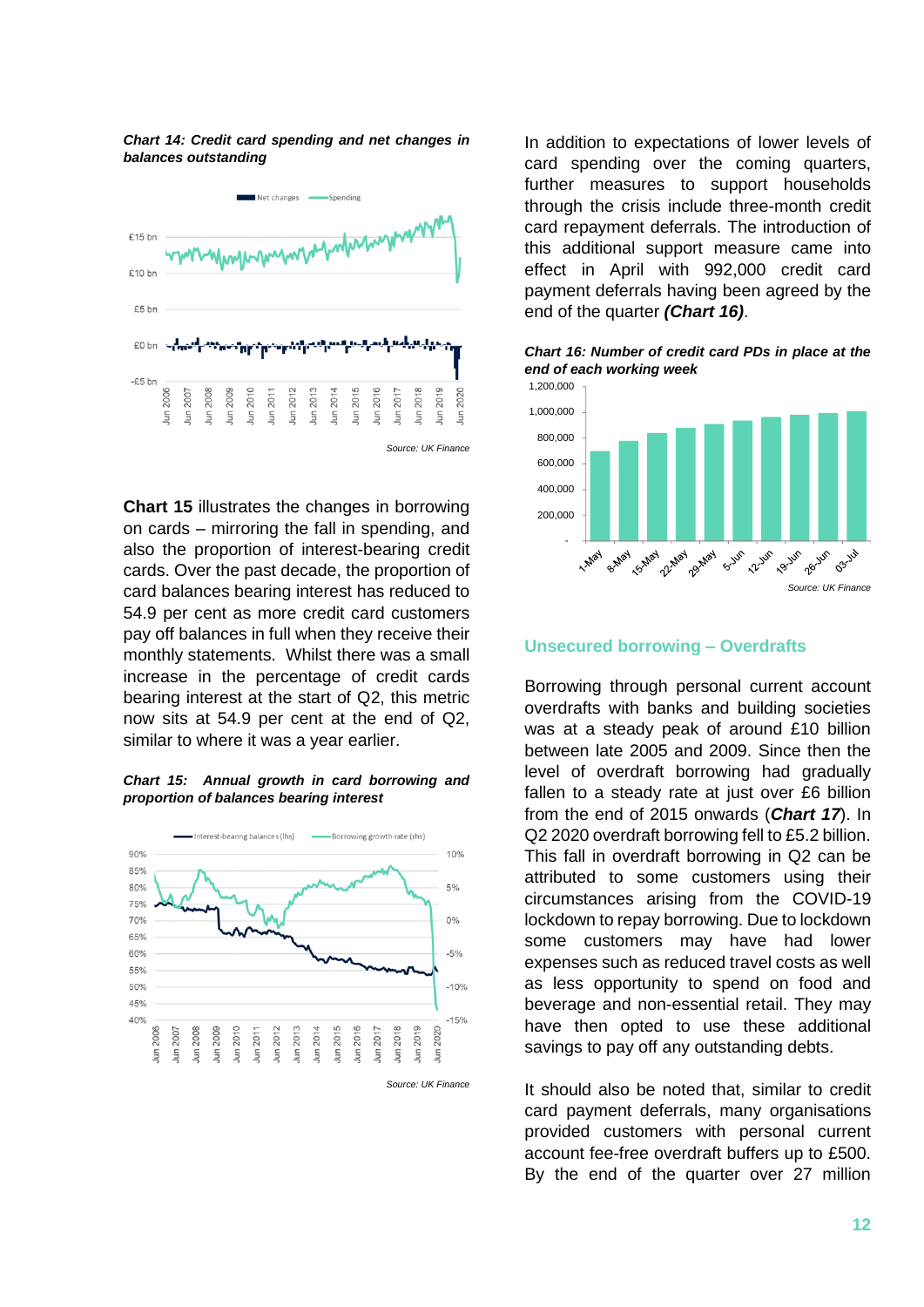personal current account holders had this applied to their account.



### **Unsecured borrowing – Personal Loans**

Demand for personal loans fell significantly in Q2 2020, with gross lending down 59 per cent compared with the previous quarter (*Chart 18*). This fall has been largely driven by the current economic environment with lower levels of consumer confidence and fear of rising unemployment seeing consumers cautious in taking on additional debt.

*Chart 18: Amounts of new personal loans from banks*



Like the other unsecured products discussed, banks' COVID-19 support included threemonth payment deferrals for personal loans. By the end of Q2 some 686,000 of these had

been agreed with customers *(Chart 19).*

*Chart 19: Number of personal loan PDs in place at the end of each working week*



While we expect, again, to see this translated in to an increase in amounts outstanding in the next quarter, it will take some time to understand how various payment deferrals on mortgages and other unsecured lending interact and how customers have chosen to use the flexibility of these support measures to manage their personal finances through the current crisis.

### **Deposits**

In recent years data has signalled a build-up of savings amongst households. Households have favoured savings accounts with easy access. Lower investment returns from products, such as ISAs were also a factor contributing to the balance of savings being held in immediate access accounts.



#### *Chart 20: Personal deposit account balances*

 *Source: UK Finance*